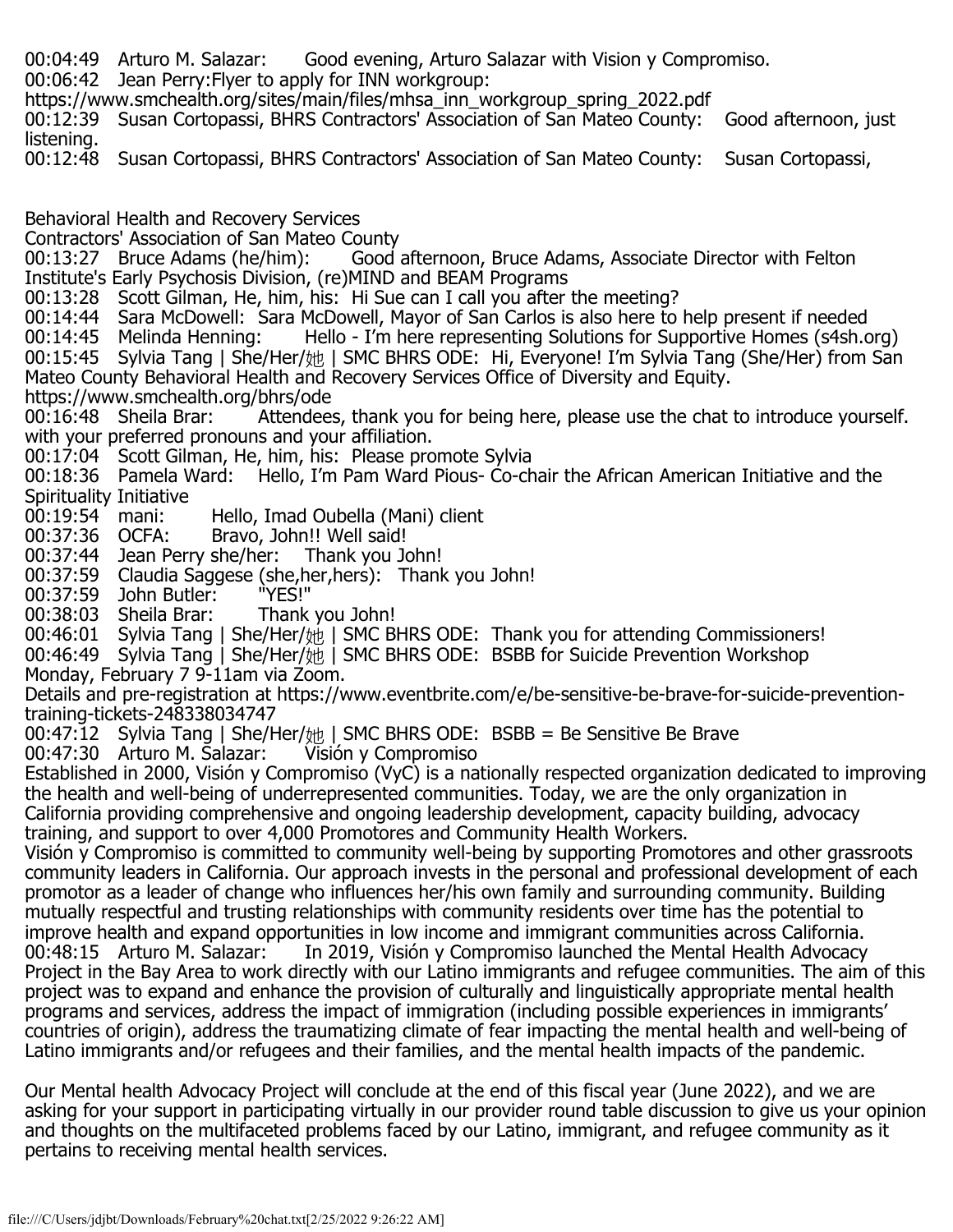Date and Time:<br>1. April 20, 2022 1. April 20, 2022 San Mateo County<br>00:48:35 Arturo M. Salazar: If you are If you are able to participate, please reply to this email and we will forward you a zoom link. We thank you for your support and collaboration, which will result in healthy communities, families, and individuals. Arturo M. Salazar, MSW Mental Health Program Manager P: (415) 542-6026 E: ASalazar@visionycompromiso.org 00:49:04 Sylvia Tang | She/Her/她 | SMC BHRS ODE: If you are interested in hosting or taking Be

Sensitive Be Brave training, please feel free to reach out to me: Sylvia Tang (She/Her), stang@smcgov.org,

650-578-7165<br>00:49:22 Frieda Edgette, she/her: Feb 21-27 is National Eating Disorders Awareness Week,

- @#SeetheChange #BetheChange, please spread the word www.neda.org
- https://www.nationaleatingdisorders.org/get-involved/nedawareness<br>Thank vou, John. 00:51:42 Frieda Edgette, she/her: Thank you, John.
- 00:56:53 OCFA: Thank you, Yoko!

00:56:55 OCFA: -Jairo

00:58:17 Leti Bidó: Hi Chantae! I've since joined…

01:04:50 Doris Estremera (she/her): MHSA Steering Committee meeting:

https://www.smchealth.org/sites/main/files/mhsa\_steering\_cmttee\_flyer\_020322.pdf

01:05:30 Doris Estremera (she/her): MHSA Innovation Workgroup:

https://www.smchealth.org/sites/main/files/mhsa\_inn\_workgroup\_spring\_2022.pdf<br>01:06:01 Charo Martinez (Ella, She, Her)SMC BHRS ODE: San Mateo County's Behavioral Health and 01:06:01 Charo Martinez (Ella, She, Her)SMC BHRS ODE: Recovery Services (BHRS) Office of Diversity and Equity (ODE) invites you to join us for our Spanishspeaking Livestream event: Families with OMICRON: Stories and Resources, on February 7th @ 6:30 pm.

This event will feature San Mateo County Latinx community members and their stories of how OMICRON impacted their entire family, how they coped with difficulties, the support received, and the positive outcome they experienced navigating the OMICRON surge. Also, hear the voice of a medical expert on OMICRON updates, and learn about San Mateo County Resources.

Join us on Monday, February 7 @ 6:30 pm, via Twitter, YouTube, and Facebook @CountyofSanMateo, @SMHealth.

\*\*Interpretation in English will be provided. 01:07:06 Arturo M. Salazar:<br>01:10:22 OCFA: Great ir

Great information, Jean and Letty; thank you.

01:13:33 Doris Estremera (she/her): Current Commissioners on the Steering Committee:

Jean Perry\*

Leticia Bido\*

Yoko Ng

Michael Lim

Sheila Brar

Chris Rasmussen

01:13:45 Sheila Brar: Thank you Doris!

01:29:19 Chantae Rochester: Sydney would you like to present Michael?<br>01:30:01 Sydney Hoff (she/her): Sounds good Chantae

 $01:30:01$  Sydney Hoff (she/her):

01:32:06 suzanne moore: solutions 4 supportive housing: Suzanne Moore, a member of Solutions for Supportive Housing. I had hoped to make brief public comment with the Director's Report, but taking your change of agenda into consideration, seek your advice on when to make comments (which will take approx 90 seconds)

01:33:39 Sylvia Tang | She/Her/她 | SMC BHRS ODE: Commissioner Paul, thank you for highlighting language around suicide

Thank you, Sylvia. Changes very much need to be made, even if the language needs to be changed again in the future

01:35:28 Sylvia Tang | She/Her/她 | SMC BHRS ODE: Suicide Prevention Committee Messaging Matters Webinar